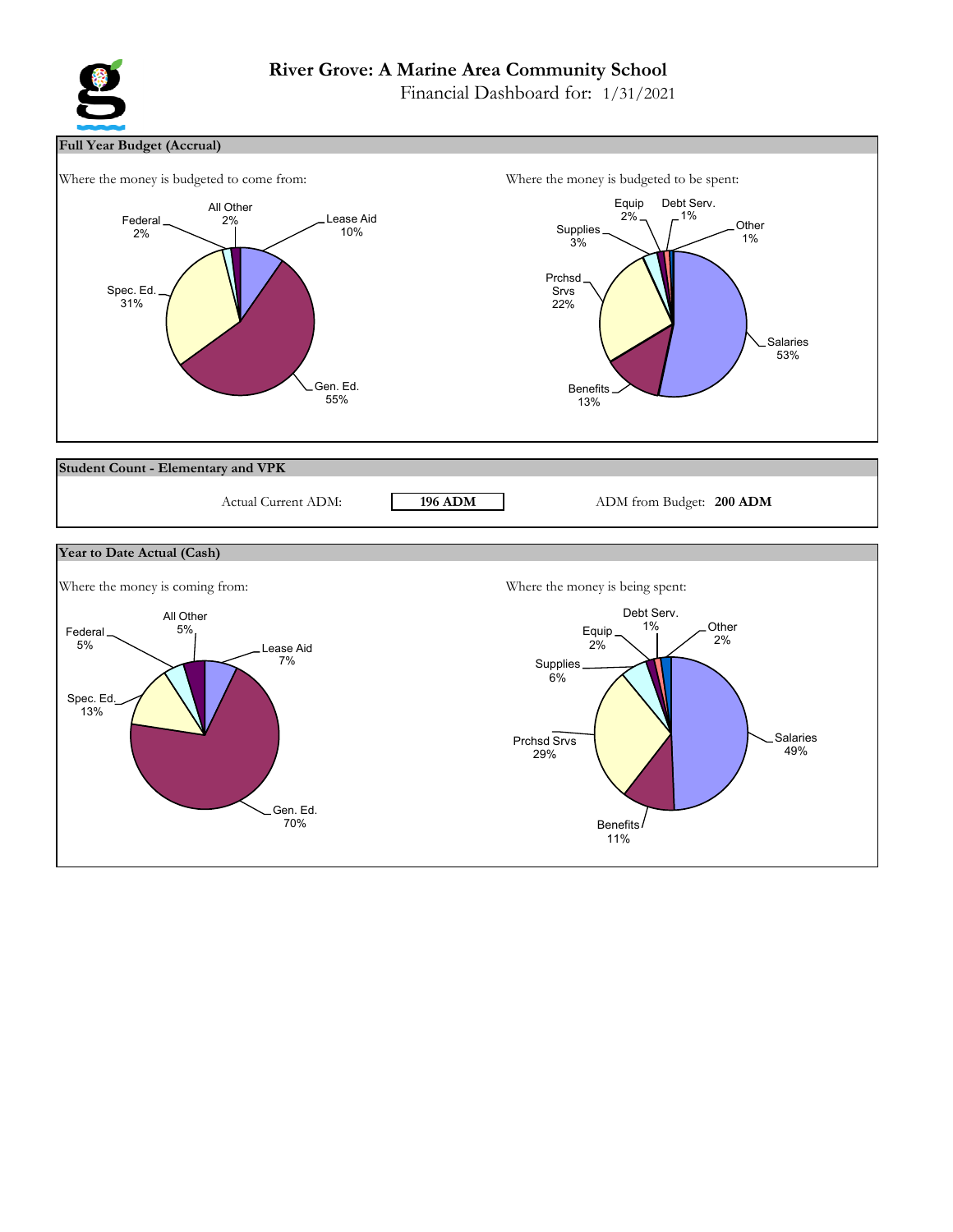

Financial Dashboard for: 1/31/2021



## **General Comments:**

The school had a reconciled cash balance of \$201,865 at end of month. This is a decrease of \$52,830 from previous month. The school had no open accounts payable.

## **Revenue:**

During the month the school received \$175,399 in revenue bringing the year to date receipts to \$1,634,433 including accrued holdback. This represents 58.2% of the working revenue budget.

## **Expenses:**

During the month, River Grove incurred expenditures of \$228,000. The year to date expenditures of \$1,526,240, which includes accrued salary payments due, represents 50.9% of the working expense budget.

## **Other Notes of Importance:**

The cash flow has been updated for revenues to reflect the data MDE is using to pay the school vs our budgeted amounts. This recognition shows the school lacking in the required revenues to function without a line of credit. The cash flow adds an influx of cash via a line of credit in May 2021.

The working budget is based on 200 ADM. School reports approximately 196 ADM currently.

The working budget includes a total of \$34,735 in additional stipends/benefits for staff and \$30,000 in additional contracted services to accommodate school needs to secure a revised CUP to allow growth on curent property.

The board should anticipate additional federal funding similar to CARES Act funding to be received prior to end of year. This will help both cash flow as well as budget assuming the requirements of the grants reflect prior awards.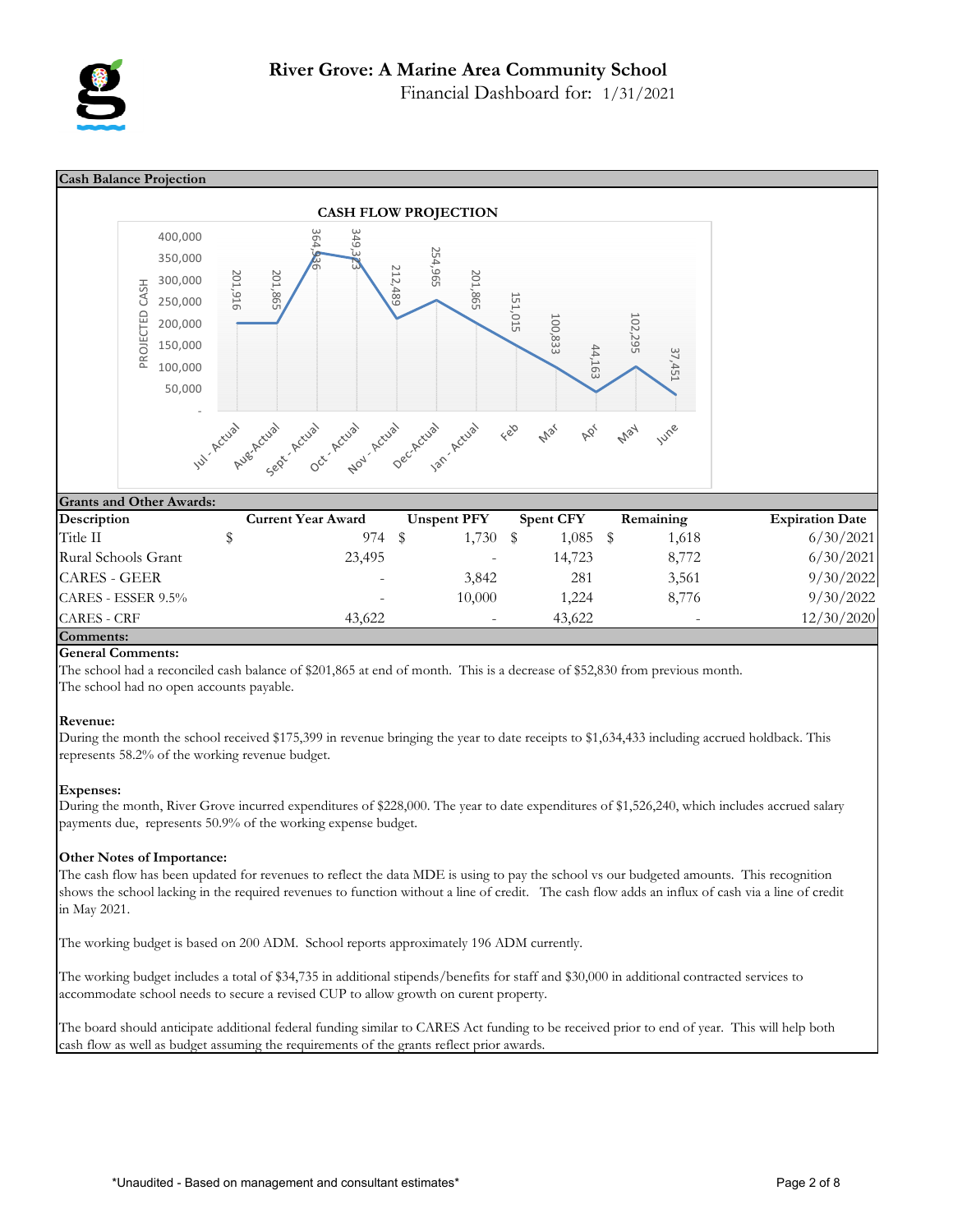# **Marine Area Community School Balance Sheet As of January 31, 2021**

| <b>Assets</b>                      |                         | <b>Current Month</b> |
|------------------------------------|-------------------------|----------------------|
| Cash                               | \$                      | 201,865              |
| Misc. Receivables                  |                         | 1,337                |
| Due from State - PY                |                         | 45,959               |
| Due from State - CY                |                         | 302,730              |
| Prepaids                           |                         | 10,721               |
| <b>Total Assets</b>                | $\frac{1}{2}$           | 562,613              |
| Liabilities                        |                         |                      |
| Salary and Benefits Payable        | \$                      | 98,515               |
| Accounts Payable                   |                         |                      |
| <b>Total Liabilities</b>           | $\sqrt[6]{\frac{1}{2}}$ | 98,515               |
| <b>Fund Balance</b>                |                         |                      |
| Beginning-Audited                  | \$                      | 355,904              |
| Change in Fund Balance             |                         | 108,194              |
| Ending-Projected                   | \$                      | 464,098              |
| Liabilities and Fund Balance Total |                         | 562,613              |

*\*\*Current year projections are based on management and consultant estimates\*\**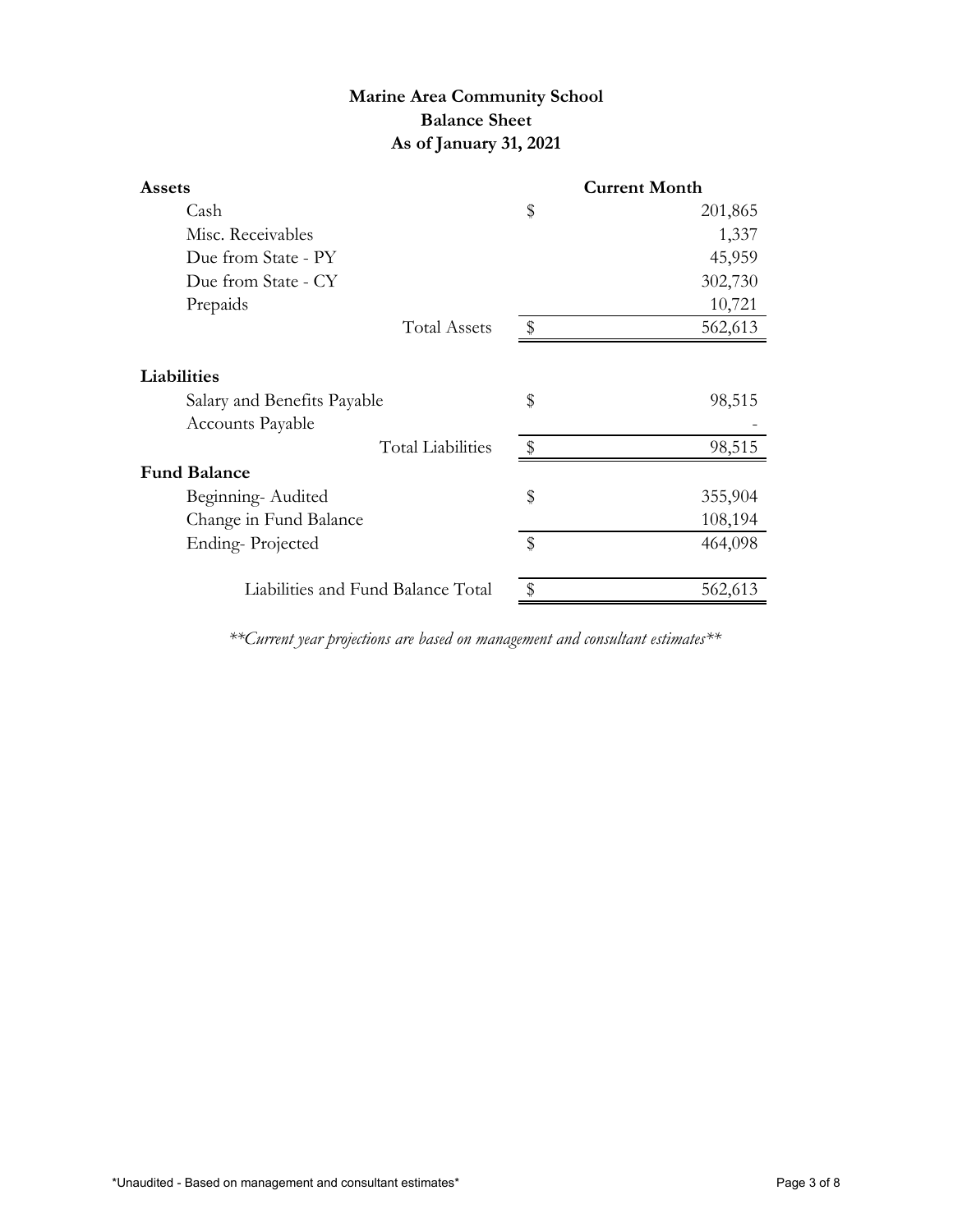## **Marine Area Community School Income Statement Summary As of January 31, 2021**

| <b>General Fund</b>             |    | Adopted<br><b>Budget</b><br><b>205 ADM</b> |            | Working<br><b>Budget</b><br><b>200 ADM</b> |      | Monthly<br>Activity |              | <b>Year to Date</b><br>Activity | $%$ of<br>Working<br><b>Budget</b> |
|---------------------------------|----|--------------------------------------------|------------|--------------------------------------------|------|---------------------|--------------|---------------------------------|------------------------------------|
| Revenues                        |    |                                            |            |                                            |      |                     |              |                                 |                                    |
| State Aid                       | \$ | 2,611,245                                  | $^{\circ}$ | 2,591,782                                  | - \$ | 173,717             | - \$         | 1,523,226                       | 58.8%                              |
| Federal Aid                     |    | 51,193                                     |            | 140,003                                    |      |                     |              | 58,977                          | $42.1\%$                           |
| Local Aid                       |    | 55,000                                     |            | 44,679                                     |      |                     |              | 42,264                          | 94.6%                              |
| <b>Total Revenues</b>           | \$ | 2,717,438 \$                               |            | 2,776,464 \$                               |      | 173,717             | $\mathbb{S}$ | 1,624,467                       | 58.5%                              |
| Expenditures                    |    |                                            |            |                                            |      |                     |              |                                 |                                    |
| Salary                          | \$ | 1,497,656 \$                               |            | 1,540,176 \$                               |      | 119,045 \$          |              | 755,651                         | $49.1\%$                           |
| <b>Benefits</b>                 |    | 366,143                                    |            | 419,398                                    |      | 30,455              |              | 170,454                         | 40.6%                              |
| <b>Purchased Services</b>       |    | 754,995                                    |            | 783,002                                    |      | 66,869              |              | 437,237                         | 55.8%                              |
| Supplies and Materials          |    | 90,312                                     |            | 115,903                                    |      | 3,035               |              | 85,415                          | 73.7%                              |
| Capital Expenditures            |    | 41,000                                     |            | 38,008                                     |      |                     |              | 26,779                          | $70.5\%$                           |
| Other Expenses                  |    | 58,215                                     |            | 71,269                                     |      | 4,992               |              | 33,984                          | 47.7%                              |
| Total Expenditures              |    | 2,808,321                                  |            | 2,967,757                                  |      | 224,397             |              | 1,509,520                       | 50.9%                              |
| Change in Fund Balance          | \$ | $(90, 883)$ \$                             |            | $(191, 293)$ \$                            |      | $(50,680)$ \$       |              | 114,948                         |                                    |
| <b>Food Service Fund</b>        |    |                                            |            |                                            |      |                     |              |                                 |                                    |
| Revenues                        | \$ | 49,199 \$                                  |            | 31,864 \$                                  |      | $1,682$ \$          |              | 9,966                           | 31.3%                              |
| Expenditures                    | \$ | 49,199                                     | \$         | 31,864                                     | \$   | 3,604               | \$           | 16,720                          | 52.5%                              |
| Change in Fund Balance          | \$ | $\bar{a}$                                  | \$         |                                            | \$   | $(1,922)$ \$        |              | (6,754)                         |                                    |
| Total Change in Fund Balance \$ |    | $(90, 883)$ \$                             |            | $(191, 293)$ \$                            |      | $(52,601)$ \$       |              | 108,194                         |                                    |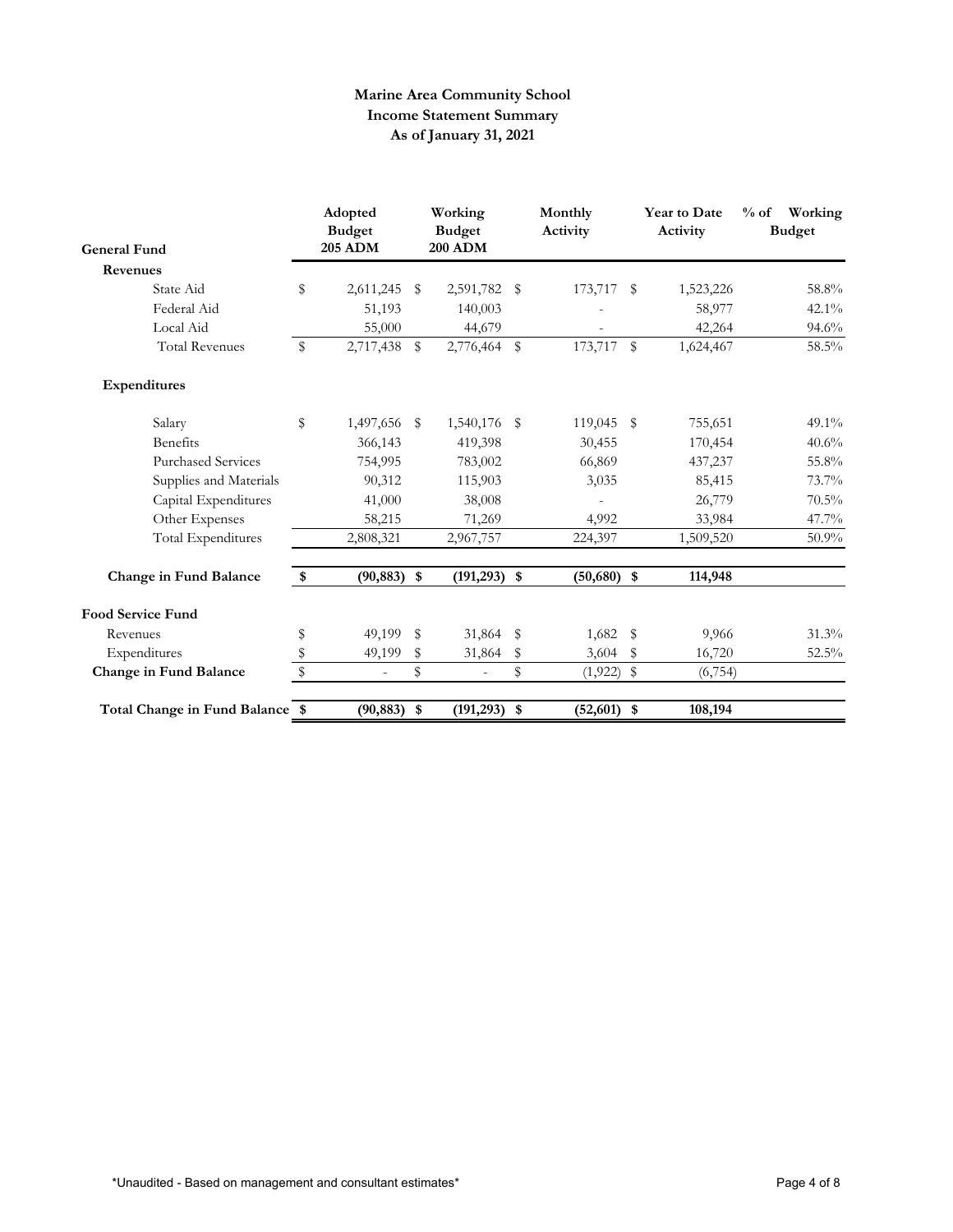## **Marine Area Community School Detail Revenue As of January 31, 2021**

## **FYTD: 58%**

| <b>State Aid</b>                |      | Adopted<br><b>Budget</b><br><b>205 ADM</b> |               | Working<br><b>Budget</b><br><b>200 ADM</b> | Monthly<br>Activity | Year to Date<br>Activity | % of Working<br><b>Budget</b> |
|---------------------------------|------|--------------------------------------------|---------------|--------------------------------------------|---------------------|--------------------------|-------------------------------|
|                                 |      |                                            |               |                                            |                     |                          |                               |
| General Aid                     | S    | 1,504,029                                  | \$            | 1,442,718 \$                               | 173,717 \$          | 928,724                  | 64.37%                        |
| Special Ed                      |      | 844,416                                    |               | 866,692                                    |                     | 177,920                  | 20.53%                        |
| Lease Aid                       |      | 262,800                                    |               | 262,800                                    |                     | 94,280                   | 35.88%                        |
| Misc State                      |      |                                            |               | 19,572                                     |                     | 19,572                   | 100.00%                       |
| State Aid Receivable            |      |                                            |               |                                            |                     | 302,730                  | N/A                           |
| <b>Total State Aid</b>          | \$   | 2,611,245                                  | \$            | 2,591,782 \$                               | 173,717             | \$<br>1,523,226          | 58.8%                         |
| <b>Federal Aid</b>              |      |                                            |               |                                            |                     |                          |                               |
| Title Programs                  | \$   | 2,500                                      | $\sqrt[6]{3}$ | 2,673                                      |                     | \$<br>1,085              | 40.6%                         |
| Federal Special Ed              |      | 40,000                                     |               | 39,178                                     |                     | $\bar{a}$                | $0.0\%$                       |
| CARES and CRF                   |      | 6,000                                      |               | 71,964                                     |                     | 57,892                   | 80.4%                         |
| Rural Schools Grant             |      |                                            |               | 23,495                                     |                     |                          | 0.0%                          |
| E-Rate                          |      | 2,693                                      |               | 2,693                                      |                     |                          | 0.0%                          |
| <b>Total Federal</b>            | \$   | 51,193                                     | \$            | $140,003$ \$                               |                     | \$<br>58,977             | 42.1%                         |
| <b>Local Aid and Donation</b>   |      |                                            |               |                                            |                     |                          |                               |
| Misc. Revenue                   | \$   | $\bar{a}$                                  | \$            | 400                                        |                     | \$<br>396                | 98.9%                         |
| Band - Student Activity Fees    |      | 20,000                                     |               | 6,500                                      |                     | 4,089                    | 62.9%                         |
| Donations and Other             |      | 35,000                                     |               | 37,779                                     |                     | 37,779                   | $100.0\%$                     |
| <b>Total Local</b>              | \$   | 55,000                                     | \$            | 44,679 \$                                  |                     | \$<br>42,264             | 94.6%                         |
|                                 |      |                                            |               |                                            |                     |                          |                               |
| <b>General Fund Revenue</b>     | \$   | 2,717,438                                  | \$            | 2,776,464                                  | \$<br>173,717       | \$<br>1,624,467          | 58.5%                         |
| <b>Food Service Revenue</b>     |      |                                            |               |                                            |                     |                          |                               |
| State Aid                       | \$   | 3,237                                      | S             | 275S                                       | 57 \$               | 132                      | 48.1%                         |
| Federal Aid                     |      | 8,725                                      |               | 7,250                                      | 1,625               | 3,791                    | 52.3%                         |
| Food Sales                      |      | 35,000                                     |               | 9,500                                      |                     | 6,042                    | 63.6%                         |
| Transfer from GF                |      | 2,237                                      |               | 14,839                                     |                     |                          | $0.0\%$                       |
| <b>Food Service Revenue</b>     | - \$ | 49,199                                     | \$            | 31,864                                     | \$<br>1,682         | \$<br>9,966              | 31.3%                         |
| <b>Total Revenues All Funds</b> | \$   | 2,766,637                                  | \$            | 2,808,328                                  | \$<br>175,399       | \$<br>1,634,433          | 58.2%                         |
|                                 |      |                                            |               |                                            |                     |                          |                               |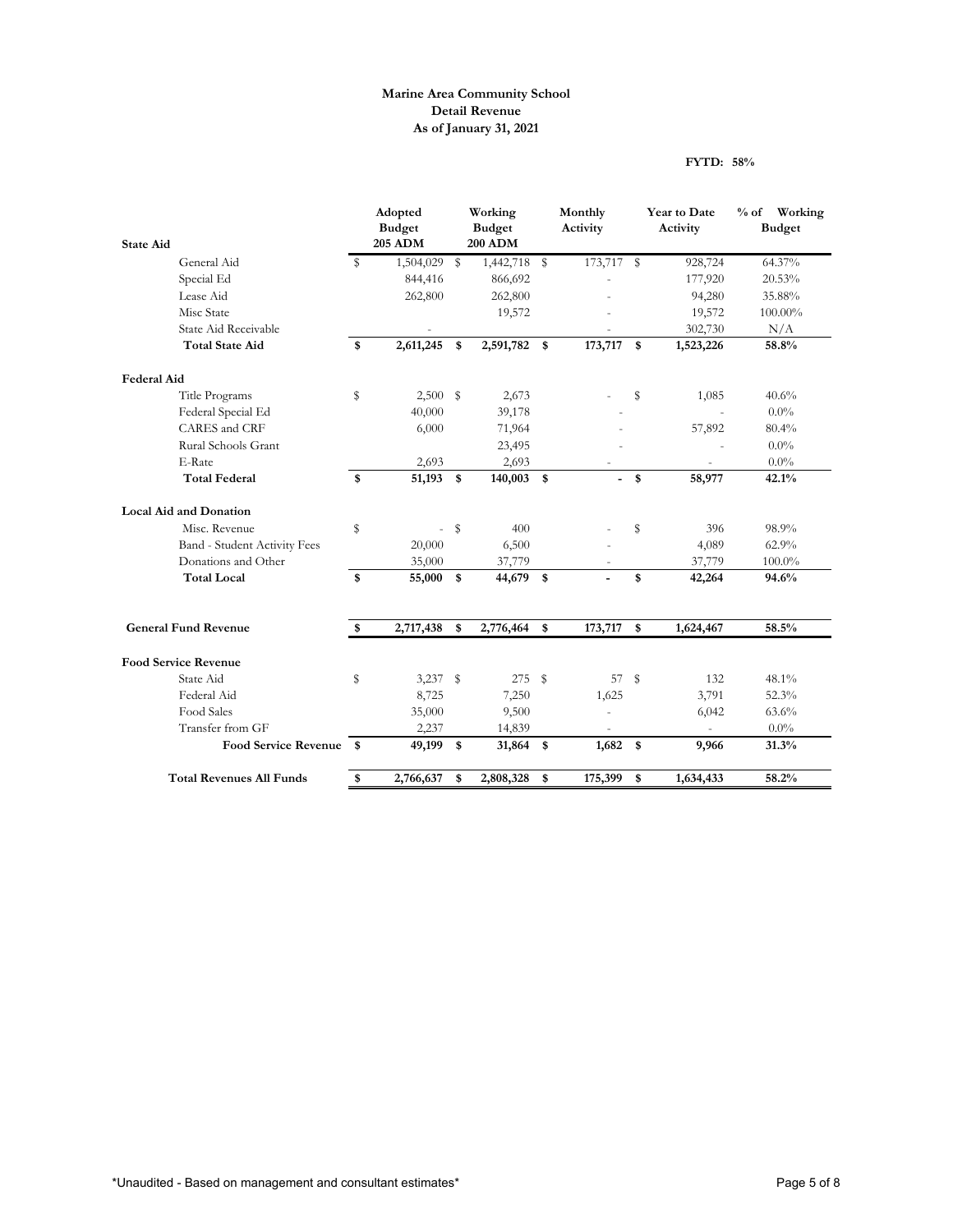## **Marine Area Community School Detail Expense As of January 31, 2021**

|                                            |                                            |    | Adopted<br><b>Budget</b><br><b>205 ADM</b> | Working<br><b>Budget</b><br><b>200 ADM</b> |    | Monthly<br>Activity |               | Year to Date<br>Activity | % of Working<br><b>Budget</b> |
|--------------------------------------------|--------------------------------------------|----|--------------------------------------------|--------------------------------------------|----|---------------------|---------------|--------------------------|-------------------------------|
| <b>Admin and Operation</b><br>100 Salaries |                                            | s  | 167,068 \$                                 | 167,068                                    | s  | 13,366 \$           |               | 87,027                   | 52.1%                         |
|                                            | 200 Benefits                               |    | 45,108                                     | 95,550                                     |    | 6,951               |               | 55,737                   | 58.3%                         |
|                                            | 305 Contracted Services - Admin            |    | 126,550                                    | 150,869                                    |    | 10,664              |               | 76,340                   | 50.6%                         |
|                                            | 320 Communication                          |    | 26,928                                     | 25,364                                     |    | 1,988               |               | 14,796                   | 58.3%                         |
|                                            | 329 Postage                                |    | 500                                        | 76                                         |    |                     |               | 44                       | 58.3%                         |
|                                            | 330 Utility                                |    | 40,400                                     | 27,729                                     |    | 2,911               |               | 13,957                   | 50.3%                         |
|                                            | 340 Insurance                              |    | 11,681                                     | 11,499                                     |    | 1,109               |               | 6,708                    | 58.3%                         |
|                                            | 350 Repairs & Maintenance                  |    | 2,575                                      | 5,000                                      |    | 3,800               |               | 4,925                    | 98.5%                         |
|                                            |                                            |    |                                            | 7,200                                      |    | 771                 |               | 4,006                    | 55.6%                         |
|                                            | 370 Other Leases (Copier)                  |    | 7,200                                      |                                            |    |                     |               |                          | 58.3%                         |
|                                            | 371 Building Lease<br>401 General Supplies |    | 292,000<br>16,400                          | 299,300<br>12,500                          |    | 24,942<br>669       |               | 174,592<br>8,263         | 66.1%                         |
|                                            | 405 Purchased Software                     |    | 8,522                                      | 3,100                                      |    |                     |               | 3,102                    | 100.1%                        |
|                                            | 490 Food                                   |    | ÷.                                         | 870                                        |    |                     |               | 870                      | $100.0\%$                     |
|                                            | 520 Leasehold Improvements                 |    | 35,000                                     | 15,800                                     |    |                     |               | 15,800                   | $100.0\%$                     |
|                                            |                                            |    | 33,600                                     |                                            |    | 2,857               |               |                          | 59.1%                         |
|                                            | 730 Principal Expense                      |    |                                            | 33,600                                     |    | 200                 |               | 19,862<br>1,537          |                               |
|                                            | 740 Interest Expense                       |    | 2,184                                      | 2,635                                      |    |                     |               |                          | 58.3%                         |
|                                            | 820 Dues & Memberships                     |    | 20,194                                     | 20,195                                     |    | 793                 |               | 11,012                   | 54.5%                         |
|                                            | 899 Misc. Expense/Xfer to FSF              |    | 2,237                                      | 14,839                                     |    | 1,296               |               | 1,296                    | 8.7%                          |
|                                            | <b>Total Admin and Operation</b>           | \$ | 838,147                                    | \$<br>893,193                              | \$ | 72,316              | $\sqrt[6]{3}$ | 499,873                  | 56.0%                         |
| Transportation                             |                                            |    |                                            |                                            |    |                     |               |                          |                               |
|                                            | 100 Salaries                               | S  | 117,894 \$                                 | 117,894 \$                                 |    | 5,734 \$            |               | 56,024                   | 47.5%                         |
|                                            | 200 Benefits                               |    | 17,861                                     | \$<br>13,914                               |    | 999                 |               | 8,116                    | 58.3%                         |
|                                            | 305 Contracted Services - Admin            |    | 2,210                                      | 300                                        |    | $\overline{a}$      |               | 253                      | 84.3%                         |
|                                            | 340 Insurance                              |    | 6,061                                      | 5,395                                      |    | 511                 |               | 3,147                    | 58.3%                         |
|                                            | 350 Repairs & Maintenance                  |    | 3,000                                      | 12,500                                     |    | (233)               |               | 8,100                    | 64.8%                         |
|                                            | 370 Bus Lease                              |    | 60,480                                     | 60,480                                     |    | 5,038               |               | 35,267                   | 58.3%                         |
|                                            | 401 General Supplies                       |    | 2,500                                      | 2,500                                      |    | $\equiv$            |               | 1,903                    | 76.1%                         |
|                                            | 405 Purchased Software                     |    | 3,140                                      | 1,175                                      |    | 124                 |               | 1,175                    | 100.0%                        |
|                                            | 440 Fuel                                   |    | 25,000                                     | 12,000                                     |    | 875                 |               | 4,510                    | 37.6%                         |
|                                            | 820 Dues & Memberships                     |    |                                            |                                            |    | (153)               |               | (153)                    | N/A                           |
|                                            | <b>Total Transportation</b>                | \$ | 238,146                                    | \$<br>226,158                              | \$ | 12,895 \$           |               | 118,342                  | 52.3%                         |
|                                            |                                            |    |                                            |                                            |    |                     |               |                          |                               |
| Instruction                                |                                            |    |                                            |                                            |    |                     |               |                          |                               |
|                                            | 100 Salaries                               | S  | 599,735 \$                                 | 619,735 \$                                 |    | 52,911 \$           |               | 262,608                  | 42.4%                         |
|                                            | 200 Benefits                               |    | 149,934                                    | 153,090                                    |    | 12,065              |               | 57,791                   | 37.7%                         |
|                                            | 1/2XX Summer Salaries & Benefits           |    | ä,                                         |                                            |    | $\overline{a}$      |               | 58,308                   | N/A                           |
|                                            | 305 Contracted Services                    |    | 5,000                                      | 2,500                                      |    | 100                 |               | 100                      | 4.0%                          |
|                                            | 369 Field Trips                            |    | 8,000                                      | 1,000                                      |    | ÷                   |               | ä,                       | $0.0\%$                       |

401 General Supplies 5,000 15,000 (20) 8,822 58.8% 430 Instructional Supplies 17,000 1,000 - 0.0% - 0.0% 460 Textbooks & Bookmarks 5,000 1,000 - - 0.0% 490 Food 182 100.0% 182 182 100.0% 182 182 100.0% 500 Capital Expenditures 4,000 3,178 - 3,178 100.0% 555 Technology Equipment 1,000 - - - - - N/A **Total Instruction \$ 794,669 \$ 796,685 \$ 65,056 \$ 390,988 49.1%**

**FYTD: 58%**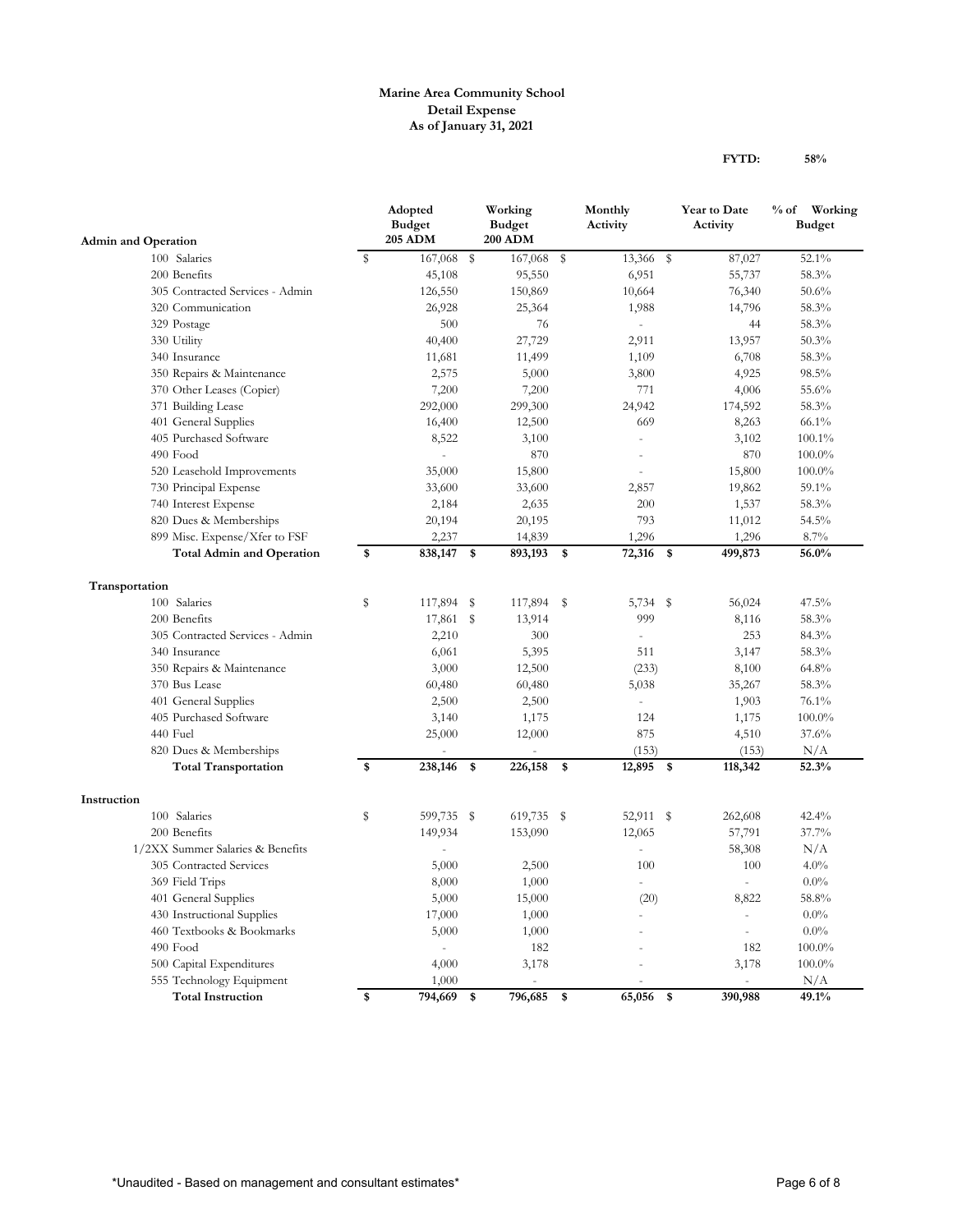| <b>Special Education</b>               |    |                          |                          |                          |            |                                 |           |
|----------------------------------------|----|--------------------------|--------------------------|--------------------------|------------|---------------------------------|-----------|
| 100 Salaries                           | S  | 612,959 \$               | 622,959 \$               | 45,490 \$                |            | 220,322                         | 35.4%     |
| 200 Benefits                           |    | 153,240                  | 154,818                  | 10,203                   |            | 46,995                          | 30.4%     |
| 1/2XX Summer Salaries & Benefits       |    | ÷.                       |                          |                          |            | 59,593                          | N/A       |
| 305 Contracted Services                |    | 154,190                  | 154,190                  | 15,268                   |            | 83,851                          | 54.4%     |
| 360 Transportation                     |    | 5,720                    | 5,720                    |                          |            |                                 | $0.0\%$   |
| 366 Travel & Conferences               |    | $\sim$                   | 2,500                    | $\overline{a}$           |            | 2,500                           | N/A       |
| 401 General Supplies                   |    | 1,250                    | 4,000                    | (21)                     |            | 3,103                           | 77.6%     |
| 405 Purchased Software                 |    | $\overline{\phantom{a}}$ | 1,798                    | $\overline{a}$           |            | 1,798                           | $100.0\%$ |
| 433 Instructional Supplies             |    | 1,500                    | 5,500                    | 21                       |            | 5,179                           | 94.2%     |
| 820 Dues & Memberships                 |    |                          | 430                      |                          |            | 431                             | 100.3%    |
| <b>Total Special Ed</b>                | \$ | 928,859                  | \$<br>951,485            | \$<br>70,961 \$          |            | 423,773                         | 44.5%     |
| <b>Title Programs</b>                  |    |                          |                          |                          |            |                                 |           |
| 100 Salaries                           | s  |                          | \$<br>1,000              | \$                       | S          | 250                             | 25.0%     |
| 200 Benefits                           |    |                          | 250                      |                          |            | 38                              | 15.0%     |
| 303 Contracted Services                |    |                          | 250                      |                          |            | 200                             | $80.0\%$  |
| 366 Travel & Conferences               |    | 2,500                    | 3,277                    |                          |            | 597                             | 18.2%     |
| 401 General Supplies                   |    | ä,                       | 277                      | 67                       |            | 67                              | 24.2%     |
| 430 Instructional Supplies             |    |                          | 9,246                    | 1,171                    |            | 9,246                           | $100.0\%$ |
| 455 Instructional Tech Supply          |    |                          | 9,862                    | 149                      |            | 1,300                           | 13.2%     |
| 460 Textbooks & Bookmarks              |    |                          | 2,104                    | i,                       |            | 2,104                           | $100.0\%$ |
| 500 Capital Expenditures               |    |                          | 2,006                    |                          |            | 2,006                           | N/A       |
| <b>Total Title Programs</b>            | \$ | 2,500                    | \$<br>28,272             | \$<br>1,387              | $\sqrt{3}$ | 15,807                          | 55.9%     |
|                                        |    |                          |                          |                          |            |                                 |           |
| <b>CARES</b> and CRF                   |    |                          |                          |                          |            |                                 |           |
| 100 Salaries (Transportation)          | S  |                          | \$<br>11,520             | 1,544                    |            | 11,520                          | $100.0\%$ |
| 200 Benefits (Transportation)          |    |                          | 1,777                    | 237                      |            | 1,777                           | 100.0%    |
| 303 Contracted Services                |    |                          | 6,320                    |                          |            | 6,320                           | $100.0\%$ |
| 320 Communication                      |    |                          | 281                      |                          |            | 281                             | 100.1%    |
| 370 Other Leases (Copier)              |    |                          | 1,253                    |                          |            | 1,253                           | 100.0%    |
| 401 General Supplies                   |    |                          | 33,789                   |                          |            | 33,789                          | $100.0\%$ |
| 405 Purchased Software                 |    | 5,000                    | $\bar{a}$                |                          |            | $\overline{a}$                  | N/A       |
| 500 Capital Expenditures               |    | 1,000                    | 5,795                    |                          |            | 5,795                           | $100.0\%$ |
| 555 Technology Equipment               |    |                          | 11,229                   |                          |            | $\centering \label{eq:reduced}$ | $0.0\%$   |
| <b>Total CARES and CRF</b>             | \$ | 6,000                    | \$<br>71,964             | \$<br>1,781              | \$         | 60,736                          | 84.4%     |
| <b>Total General Fund Expenditures</b> | \$ | 2,808,321                | \$<br>2,967,757          | \$<br>224,397            | \$         | 1,509,520                       | 50.9%     |
|                                        |    |                          |                          |                          |            |                                 |           |
| <b>Food Service Fund</b>               |    |                          |                          |                          |            |                                 |           |
| 100 Salaries                           | s  | $13,260$ \$              | 17,049                   | \$<br>1,899              | -S         | 9,945                           | 58.3%     |
| 200 Benefits                           |    | 2,009                    | 2,665                    | 298                      |            | 1,555                           | 58.3%     |
| 305 Contracted Services                |    | $900\,$                  | 750                      | $10\,$                   |            | 313                             | $41.7\%$  |
| 350 Repairs & Maintenance              |    | 1,030                    | 500                      | $\overline{\phantom{a}}$ |            | $\overline{\phantom{a}}$        | $0.0\%$   |
| 401 General Supplies                   | \$ | 650 \$                   | 900                      | \$<br>169 \$             |            | 639                             | 71.0%     |
| 490 Food                               |    | 30,850                   | 10,000                   | 1,228                    |            | 4,269                           | 42.7%     |
| 500 Furniture & Equipment              |    | 500                      | $\overline{\phantom{a}}$ | $\overline{\phantom{a}}$ |            | $\overline{\phantom{a}}$        | N/A       |
| <b>Total Food Service Fund</b>         | \$ | 49,199 \$                | 31,864 \$                | $3,604$ \$               |            | 16,720                          | 52.5%     |
|                                        |    |                          |                          |                          |            |                                 |           |
| Total Expenditures All Funds \$        |    | 2,857,520                | \$<br>2,999,621          | \$<br>228,000            | \$         | 1,526,240                       | 50.9%     |